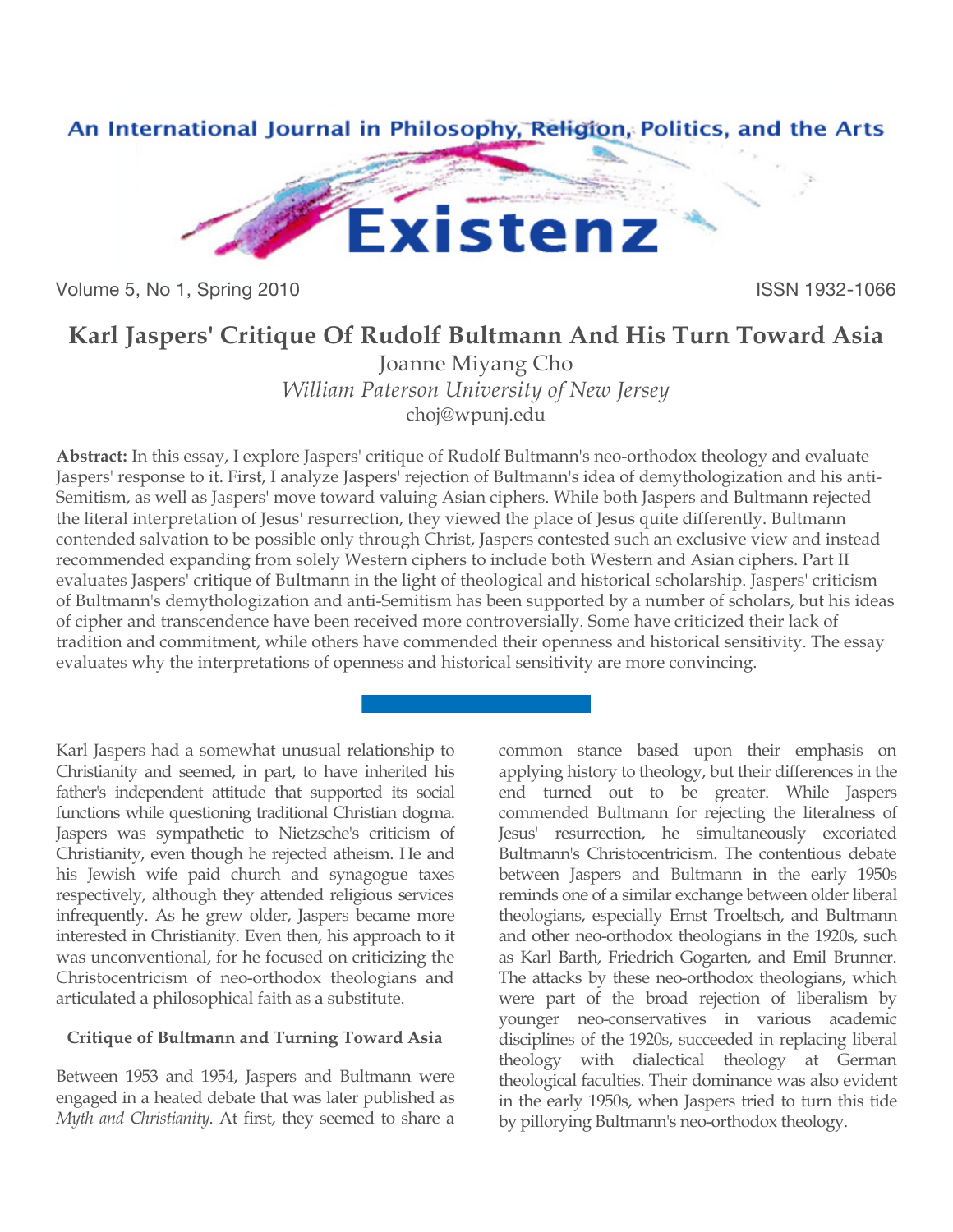Jaspers judged Bultmann to be "a great scholar, but not a good theologian,"1 and he regarded Bultmann to be a great historian. Being influenced by modern science and a modern historical approach, Bultmann provided "uncommonly reliable information" (*MC* 54). This was a particularly unique accomplishment for a neo-orthodox theologian, since the application of history to theology was uncommon among neoorthodox theologians. Thus, Bultmann was able "to negate many articles of the Christian faith" (*MC* 4). Bultmann had "the rare honesty of acknowledging uncomfortable or awkward facts." He believed Jesus' resurrection to be historically inaccurate and also accepted that "Jesus was mistaken." Jaspers confessed his indebtedness to Bultmann's historical scholarship, "as a layman I have learned more from him and from Dibelius than from any other contemporary theologian" (*MC* 54).

But Jaspers criticized Bultmann for being a bad theologian. Bultmann's idea of demythologization mistakenly separated science and myth and regarded "mythological thinking as obsolete, as something scientific thinking has left behind" and then tried to transpose myth into "a truth valid today" (*MC* 15). In fact, despite pursing scientific theology, Bultmann's theology was "alien to both science and philosophy." Although Bultmann denied the resurrection as a miracle, he reintroduced "the objectivity of the revelation" surreptitiously (*MC* 77). By arguing that the resurrection is still taking place "by way of that miracle of about 1950 years ago," Bultmann "implied that the word of God is bound to the actual words of the New Testament" (*MC* 76-77).

Jaspers unambiguously pilloried Bultmann's Christocentric arguments. He dismissed Bultmann's statement that the idea of God without Christ is madness "from the point of view of the Christian faith"2 as the religion of Christ or "God in Christ."3 He rejected Bultmann's support of the Lutheran dogma of justification by faith alone to be "the most alienating, the most outlandish of beliefs" (*MC* 84). Also, Bultmann combined Jesus' death, which was already "gruesome in comparison with the death of Socrates," with "the myth of a god sacrificing himself" (*MC* 84).

Highlighting Bultmann's Christocentric position, Jaspers contended that Bultmann's real intention in demythologization was not to be truthful to history, but to rescue religion "through existentialist interpretation" (*MC* 7). Despite repeated criticism of Bultmann's idea of demythologization in his lecture to Swiss theologians, Jaspers acknowledged that his real concern was with Bultmann's orthodoxy (*MC* 112). Despite "giving a new form to the old theological rationalism," Bultmann ultimately "refounded orthodoxy" (*MC* 40). Despite his liberalism as a man and a historian," he was "in effect altogether orthodox and illiberal (*MC* 49-50). Bultmann retained "a most peculiar mixture of false enlightenment and highhanded orthodoxy" (*MC* 55). He appropriated "a maximum of enlightenment, only in order to assert faith all the more resolutely" (*MC* 39). Jaspers recollected witnessing in person this peculiar mixture in Bultmann in the 1920s, when Bultmann visited Heidelberg. While Jaspers was impressed by Bultmann's enlightening lecture, he was simultaneously "amazed by the orthodox, conventional content" of Bultmann's sermon (*MC* 112).

In addition to critiquing Bultmann's Christocentricism, Jaspers pilloried Bultmann for perpetuating the long tradition of Christian anti-Semitism. This criticism was largely born out of his painful personal experiences during the National Socialist era in Germany. Jaspers suffered the loss of professorship and social isolation and he lived with the constant fear of a possible deportation of his Jewish wife or even both of them. After World War II, he relentlessly denounced Christian anti-Semitism, especially that of Christian leaders. He thus praised a 1963 play, *The Deputy*, by the playwright Rolf Hochhuth, which was opposed to Pius XII's Christian anti-Semitism. But he found Hochhuth's focus on the pope to be one-sided, since it was the majority of Christian leaders who have been "impotent when evil triumphed."4

 $\overline{a}$ 

<sup>1</sup> Karl Jaspers and Rudolf Bultmann, *Myth and Christianity. An Inquiry into the Possibility of Religion without Myth*, transl. Norbert Gutermann, New York, NY: The Noonday Press 1958, p. 54. [Henceforth cited as *MC*].

<sup>2</sup> Bultmann quoted by Jaspers in *MC* 48.

<sup>3</sup> Karl Jaspers, *The Perennial Scope of Philosophy*, transl. Ralph Manheim, New York: Philosophical Library 1949, p. 105. [Henceforth cited as *PS*]. See also Karl Jaspers, *Von der Wahrheit, Philosophische Logik* 1, Munich: R. Piper & Co. Verlag 1947, pp. 850-855.

<sup>4</sup> Karl Jaspers, *The Origin and Goal of History*, transl. Michael Bullock, New Haven: Yale University Press 1953, p. 214.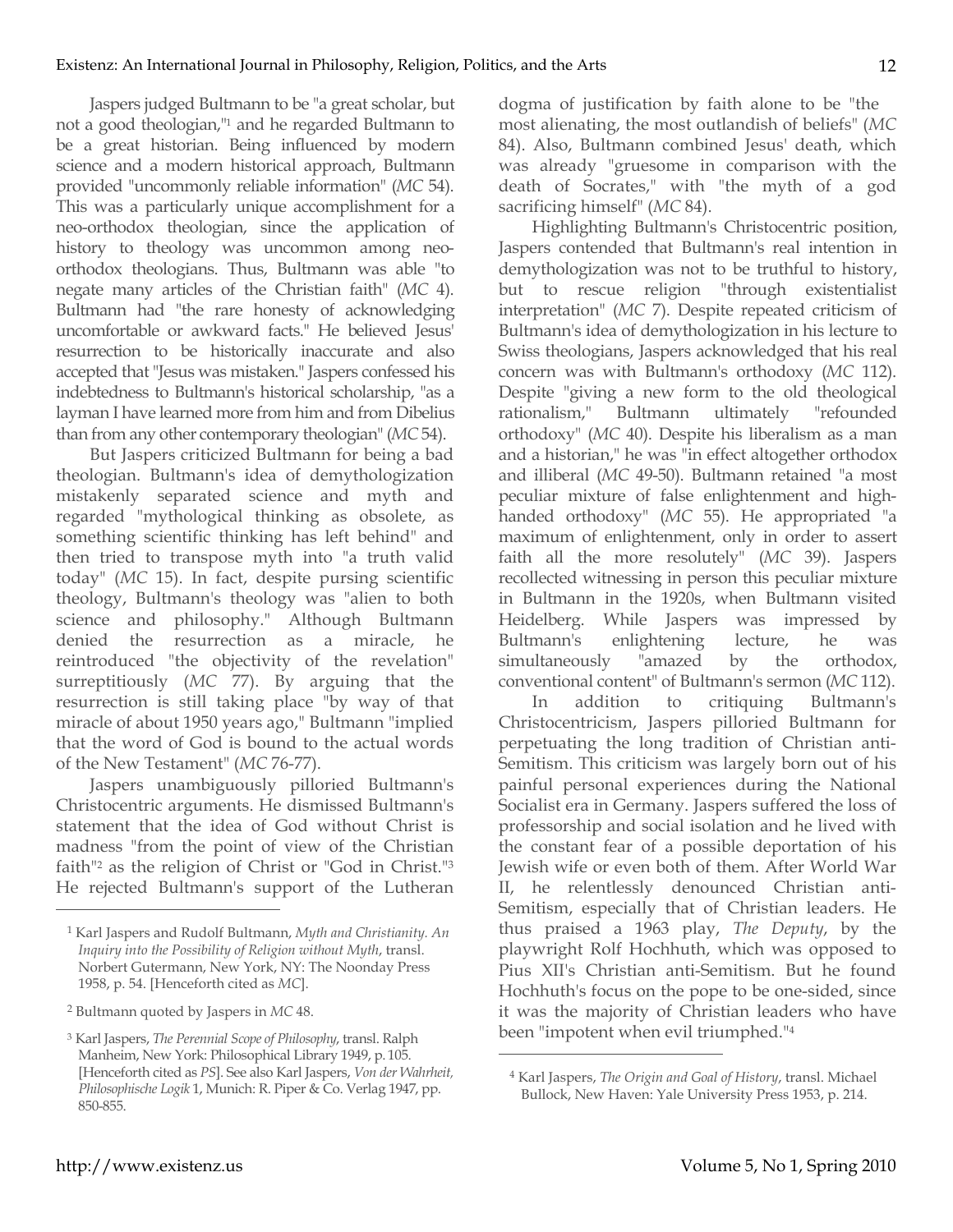Jaspers was especially critically of Martin Luther. He harshly denounced some key anti-Semitic passages in Luther's essay, "On the Jews and their Lies." Luther recommended setting fire on synagogues, destroying Jewish houses, confiscating prayer books, barring rabbis from teaching, and disallowing Jews from using the highways. Jews were also not to practice usury, but to earn their bread by using "axes, picks, spades, distaffs, and spindles." Unlike some theologians who tried to portray Luther only as anti-Jewish, not anti-Semitic, Jaspers did not seem to make such a distinction and highlighted the strong continuity from Luther to Hitler: "What Hitler has done, Luther had counseled—except for the direct killing in gas chambers.5

Jaspers also placed Bultmann in the tradition of Christian anti-Semitism among Christian leaders. He was troubled by Butlmann's scholarly focus on the Gospel according to John, although this fourth gospel demonized Jews; "Ye are of the father, the devil" (John 8:44). Bultmann was "scarcely troubled by the absurdity of the Gnostic myth in the Gospel of St. John," even though it "mythically justifies the earliest Christian anti-Semitism, which was absent from both St. Paul and the Synoptics" (*MC* 21). Bultmann, who regarded salvation to be possible only through Christ,<sup>6</sup> thought Judaism to be inferior to Christianity. In writing this comment in the early 1950s after the Holocaust, Jaspers fully realized how "catastrophic" such an argument had been for mankind (*PS* 88). Such view encourages fanaticism by limiting truth to only one group and threatening critics.

Furthermore, after World War II Jaspers pointed out the urgent need for Christians in the West to eradicate their Christocentric tradition. But how was it to be achieved? He emphasized the importance of tolerating other religions and accepting plural truths. The Bible is not the only way to salvation, since "the Asians can find it without the Bible" (*MC* 46). Revelations occur "not only in the West (Judaism, the various Christian denomination, Islam), but also in Asia" (*MC* 45). Moreover, he recommended  $\overline{a}$ 

Europeans to expand their ciphers of the Bible and Greek epics and tragedies by adding "the sacred books of Asia" (*MC* 20). Not only were Jesus and Socrates ciphers for the West, but so, also, were Buddha and Confucius were. More importantly, Jaspers saw in these Asian ciphers some relevant qualities which could help Western Christians to overcome Christocentricism and its anti-Semitism.

Jaspers recommended that Christians in the West to learn from the Buddha and Buddhism's emphasis on plural truths. He did not consider cultural differences between Europe and Asia to be a hurdle, although Asia is "far removed from us ... in the whole view of life and manner of thinking." A common ground exists between the two due to their common humanity; "we are all men, all facing the same questions of human existence."7 Also, the open nature of human beings enables people to overcome cultural differences to a large extent. In contrast to Christianity, Buddhism sees the Buddha himself to be one of many Buddhas and accepts all human beings having "the prospect of becoming Buddhisattva, or future Buddhas" (*SBC* 38). Buddhism's tolerant spirit can be observed also in its active absorption of foreign cultures. When Buddhism spread to the diverse areas of Asia, it assimilated "all the religions, philosophies, forms of life with which it came into contact" (*SBC* 12). Nonetheless, Jaspers pointed out that the original teachings of the Buddha are still present in different manifestations of Buddhism.

Jaspers also recommended that Westerners learn from Confucius' non-dogmatic approach to religious matters. Unlike orthodox Christians who hold onto many dogmas, Confucius was mostly free from them. Confucius was not focused on "the last things" and refrained "from all direct statement on metaphysical questions" (*SBC* 54). He had no fundamental religious experience, no inner rebirth and, no revelation. He seldom spoke of prayer. He accepted death, seeing "no ground for emotion" or terror (*SBC* 55). Confucius rejected dogmatic questions and instead focused on an essential reality and accepted the heavenly will.

<sup>5</sup> Karl Jaspers, *Philosophy and the World. Selected Essays and Lectures*, transl. E. B. Ashton, Washington, DC: Regnery Gateway 1963, p. 147.

<sup>6</sup> Rudolf Bultmann, *The New Testament and Mythology and Other Basic Writings*, Minneapolis, MN: Augsburg Fortress Publishers 1984, p. 29.

<sup>7</sup> Karl Jaspers, *Socrates, Buddha, Confucius, Jesus. The Paradigmatic Individuals*, From *The Great Philosophers*, Volume I, ed. Hannah Arendt, transl. Ralph Manheim, San Diego & New York: A Harvest Book 1962, p. 40. [Henceforth cited as *SBC*].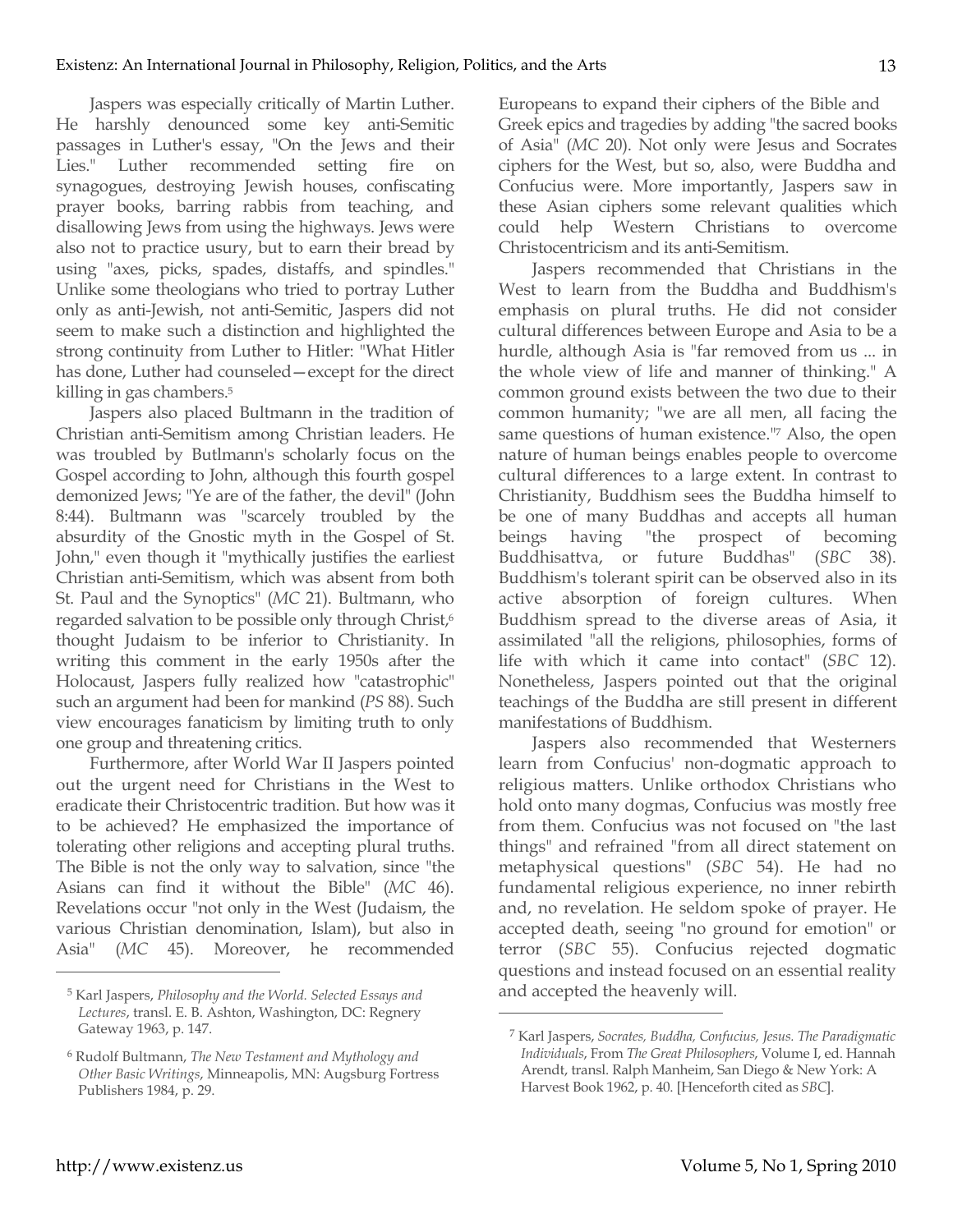By adopting the tolerant and non-dogmatic approaches of these Asian paradigmatic individuals, Jaspers sought to refute orthodox Christianity as represented by Bultmann. Jaspers tended to idealize the qualities of these two Asian paradigmatic individuals, Buddha and Confucius, focusing chiefly on their positive aspects. Nonetheless, these positive attributes, though one-sided, still point out some chief characteristics of these Asian sages. Although Buddhism was not as free of violence as Jaspers pointed out, its history still shows fewer religious wars and inquisitions against other religious groups than in Christianity. Although Confucius was not as free of dogmas and superstitions as Jaspers portrayed, it is still true that Confucius was hardly interested in questions concerning the afterlife and salvation and he focused rather on human conduct. Due to Jaspers' preoccupation with the problems of Christocentricism and anti-Semitism, his appreciation of these pluralistic religions has been accentuated.

## **Evaluating Jaspers' Critique of Bultmann**

Is Jaspers justified in dismissing Bultmann's idea of demythologization and connecting Bultmann's Christocentricism with anti-Semitism? Like Jaspers, other scholars also have pointed out discrepancies in Bultmann's role as a historian and theologian. For example, Eugene Thomas Long finds Jaspers' critique of Bultmann's objectified revelation to be extreme,<sup>8</sup> and he still found Bultmann's "apparent indifference to the what of Jesus' life" to be more problematic. Long argues that until it is explained, "Bultmann's departure from Jaspers' more negative approach to God's revelation will be seriously impaired"(*JBD* 52). On the relationship between faith and reason, Long regards Jaspers' philosophical faith to be more satisfactory than Bultmann's demythologization (*JBD* 127). Jaspers rightly demands that the theologian be open to the philosopher' critique of religious judgments and propositions (*JBD* 152).

Long's critique of Bultmann's idea of demythologization is echoed by other scholars. Leonard Ehrlich agrees with Jaspers' view that interpretation can only be a vehicle for objectivity, but it cannot confirm the objectivity itself.9 Chris Thornhill recognizes certain similarities between Bultmann and Jaspers, but he in the end detects more differences than similarities between them. He agrees with Jaspers' critique of Bultmann's orthodoxy and criticizes "Bultmann's fusion of antimythical rationalism and orthodox religious dogma."10

Several scholars support Jaspers' critique of Bultmann's Christocentricism and its anti-Semitic implications. Long agrees with Jaspers' objection to Bultmann's exclusive view that salvation is possible only through Christianity (*JBD* 56). Bultmann's view discourages "any genuine dialogue between religions" and "falsifies the understanding of revelation as event" (*JBD* 61). Ehrlich also questions Bultmann's exclusive view and instead sides with Jaspers' idea of true tolerance by abstaining "from identifying the only truth which is absolute for me with the one truth which is absolutely" (*KJP* 107). In addition, a connection between the fourth gospel, which Bultmann emphasized, and anti-Semitism which Jaspers pointed out, has been noted by a number of theologians, including C. K. Barrett, J. Louis Martyn, and Raymond E. Brown.11

Like these theologians, a number of historians on twentieth century Germany have sharply rejected the anti-Semitism of Bultmann and his fellow neo-orthodox theologians. For example, even though Bultmann had opposed to the Aryan Paragraph which forbade Jews to become ordained ministers, Robert Ericksen and Susannah Herschel argue that his theology was anti-Semitic.12 Bultmann, like many members of the

 $\overline{a}$ 

<sup>8</sup> Eugene Thomas Long, *Jaspers and Bultmann: A Dialogue between Philosophy and Theology in the Existentialist Tradition*, Durham, NC: Duke University Press 1968, p. 48. [Henceforth cited as *JBD*]

<sup>9</sup> Leonard Ehrlich, *Karl Jaspers: Philosophy as Faith*, Amherst, MA: The University of Massachusetts Press 1970, p. 107. [Henceforth cited as *KJP*]

<sup>10</sup> Chris Thornhill, *Karl Jaspers. Politics and Metaphysics*, London and New York: Routledge 2002, p. 155. [Henceforth cited as *JPM*]

<sup>11</sup> Anders Gerdmar, *Roots of Theological Anti-Semitism. German Biblical Interpretation and the Jews, from Herder and Semler to Kittel and Bultmann. Studies in Jewish History and Culture*, Leiden, the Netherlands: Brill, 2008, p. 382. See also C. K. Barrett*, The Gospel according to St. John. An Introduction with Commentary and Notes*, Louisville, KY: Westminster John Knox Press 1978, pp. 60-71. J. Louis Martyn, *History and Theology in the Fourth Gospel*, Louisville, KY: Westminster John Knox Press 2003, pp. 46-49. John R. Donahue, ed., *Life in Abundance. Studies of John's Gospel in Tribute to Raymond E. Brown*, Mahwah, NJ: Paulist Press 1994, p. 92.

<sup>12</sup> Robert P. Ericksen and Susannah Herschel, "Introduction," in *Betrayal: German Churches and the Holocaust,* eds. Robert Ericksen and Susannah Herschel, Minneapolis: Fortress Press, 1999, p. 18.